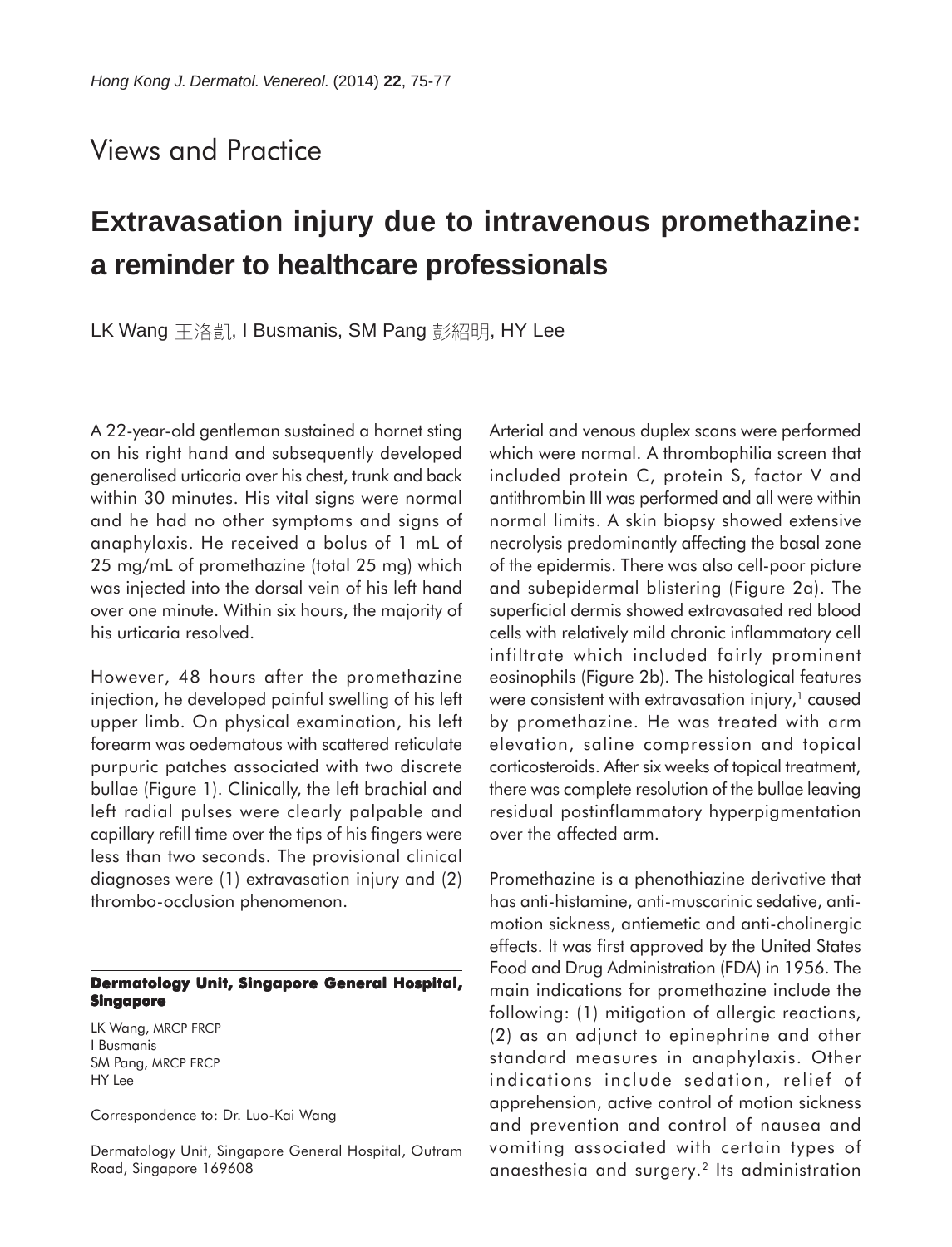

Figure 1. Oedematous left forearm with scattered reticulate purpuric patches with two discrete bullae.

includes intravenous, intramuscular and oral routes.

Promethazine has been used since 1956 with a good safety profile, clinicians are comfortable with promethazine use.3 However, promethazine use is not without risks: it is a known vesicant which is highly caustic to the intima of blood vessels and surrounding tissue. Formulated with phenol, promethazine has a pH between 4 and 5.5.

Although deep intramuscular injection into a large muscle is the preferred parenteral route of administration, product labelling states promethazine may be given intravenously, which is how it is administered in most hospitals and healthcare facilities.<sup>4</sup>

Promethazine can cause tissue damage, regardless of the route of parenteral administration, although intravenous, and inadvertent intra-arterial or subcutaneous administration causes more severe complications.2 The FDA is aware of the perils



Figure 2. (a) Extensive necrolysis predominantly affecting the basal zone of the epidermis. There was also cell poor, subepidermal blistering (H&E x100). (b) Extravasated red blood cells in superficial dermis with relatively mild chronic inflammatory cell infiltrate which included fairly prominent eosinophils (H&E x100).